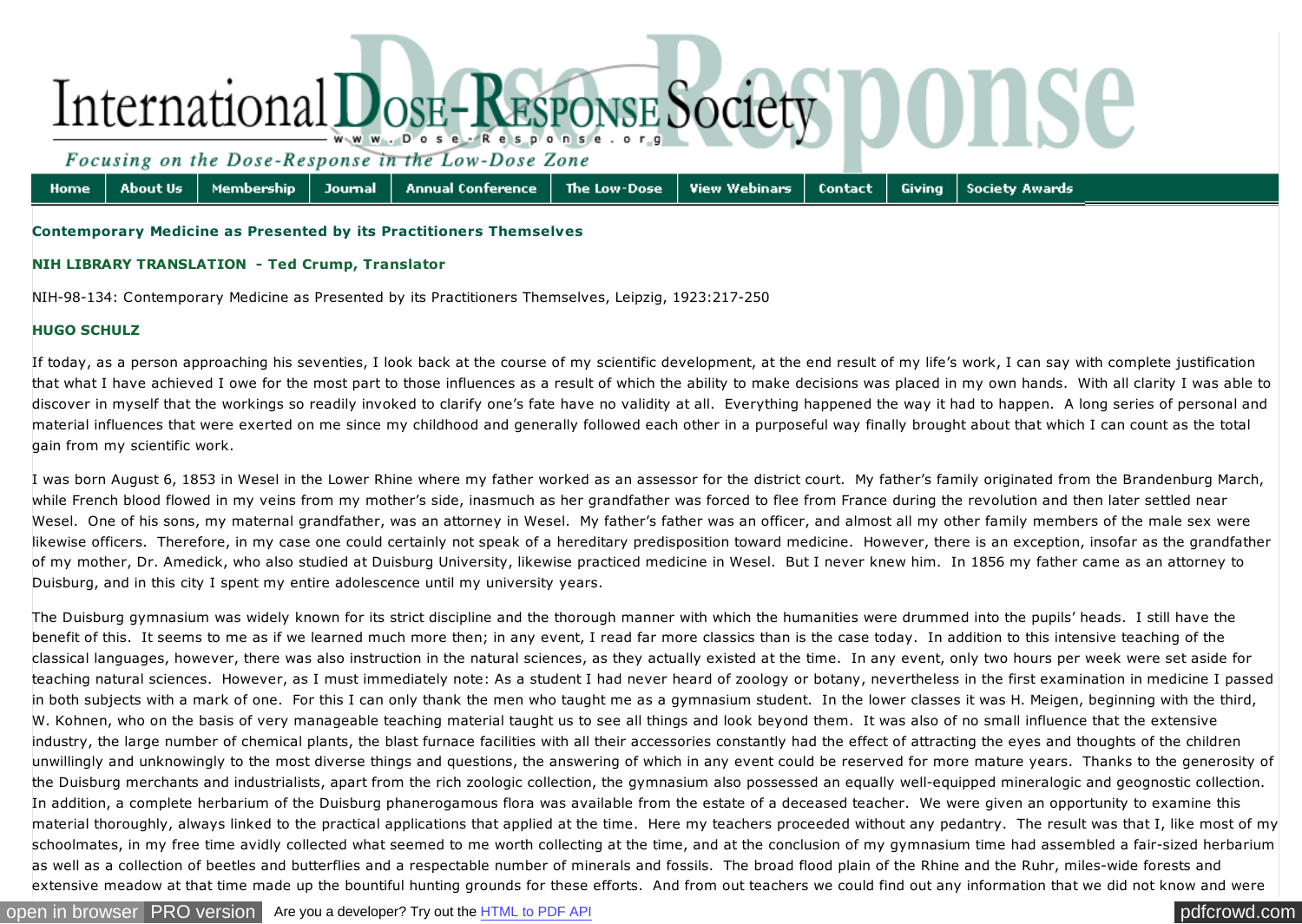keen to know.

The physical apparatus that was available to the gymnasium was very excellent, at least for that time. The Duisburg merchants and industrialists had also seen to it that later when I heard lectures in Heidelbrg from the physicist Kirchoff, I hardly saw any experiment that was new to me. A magnificent battery of Grove elements and a large Ruhmkorff induction apparatus were in place in order to demonstrate to us the astonishing phenomena on the then still very new Geissler tubes. A large spectroscopic instrument, a good microscope, and much else were available for the use of our teachers and served for our education. On the free Wednesday afternoons as ninth-year pupils under Kohnens direction we became familiar with the elements of measurement science, learned to work with angle head and alidade and finally, as the highest achievement, to work with sextants and the theodolyte.

Perhaps I have ranged somewhat afar in the description of these things. But I have had the conscious intent thereby to show how, despite good and thorough instruction in the classic sciences notwithstanding expedient division of the time and with suitable teaching faculty in natural science teaching much more can be achieved than is usually assumed. In my lectures on pharmacology I often found it pitiful to find out with occasional questions what a miserable state the knowledge of my listeners finds itself in the simplest of natural science questions, despite the fact that they *lege artis* not only had been prepared for the first medical examination, but also as their presence at my lecture proved beyond a doubt, had also passed it. Beyond this, from my school years I still think about the fact that the Duisburg Intermediate School had a small chemical laboratory, in which there were two hours of practical work on Wednesdays and Saturdays. I received special permission to participate in this work. It was still the good old days when a rubber stopper was a rarity, and we had to learn how to cut acid-fast stoppers from soapstone. I tried to acquire the necessary theoretical science through book study. This also had its great difficulties inasmuch as specifically at that time the newer views, especially the type theory, had come to the forefront in chemistry, and I now saw myself always wedged between the aging formulas in my books and the new theory. But there I nevertheless learned that which one can certainly regard as small laboratory operation, and what one must expect as prerequisites in manual dexterity and knowledge from a proper laboratory worker. I would then meet with the professor of chemistry, Hoffmann, on Sunday evenings at the office of a pharmacist whom we both knew well, and who had a good microscope in his possession, and together with whom we examined all the marvels and wonders of nature.

Thus in time I accumulated all kinds of natural science information in my skull. However, everything first came into actual use from my association with the man who certainly was of the greatest influence for my entire further development (even though he himself perhaps did not realize it) and with whom I have kept up a written correspondence: the general practitioner Dr. Ernst Weber. He possessed a very thorough and, above all, a very general knowledge. I learned much from him. In any event, our conversation avoided medical subjects. It much rather related to general questions, which interested him and myself. But he had such a way of getting to the bottom of things that may have shone on me somewhat. In any event he came to it on a foundation that had already been somewhat prepared. During our walks or on other occasions my Grandfather Schulz had the not always pleasant way of answering my childish questions of why something or other was so first by answering: "Think for yourself why that is so!" and only then offering assistance.

During the War of 1870/71 I was first on vacation in Duisburg, then worked as a nurse in a military hospital in Wesel, and there experienced the first amputation and likewise the first autopsy on the cadaver of a French prisoner of war who had been shot in an attack on a guard.

In autumn 1872 I enrolled at Heidelberg University. Here it was above all the anatomist Friedrich Arnold who enthralled me. Together with Nuhn he directed the autopsy theater, both men were very attentive to careful and clean work. I will never forget the moment when Arnold said during a staff meeting: "Gentlemen, what you have not seen, should not exist for you!" With that he certainly did not wish to plant the seed of a cheap skepticism in the hearts of his listeners. We should rather learn to see with our own eyes and accustom ourselves to relying first of all on our own knowledge and our own work, and not take everything we read in the books at face value, and whose justification our own work was capable of clarifying.

Apart from Kirchoff, whom I have already mentioned, the two chemists Delffs and Borntrager were of particular influence on me. Delffs lectured on inorganic chemistry for physicians. It seemed more useful to me to attend his lectures than to attend the large presentations of Bunsen along with a few hundred listeners from all parts of the country. It was just our six who attended Delff's lectures. But this had the advantage that the presentation took on a more personal character from the fact that the relationship between teacher and pupils was direct. In the summer semester every afternoon from 2 to 5 there was a practical course in the chemistry laboratory taught by Borntrager. Thus there was enough time to familiarize oneself properly with inorganic analytic chemistry. This practical course also had a unique feature that later became an advantage for me.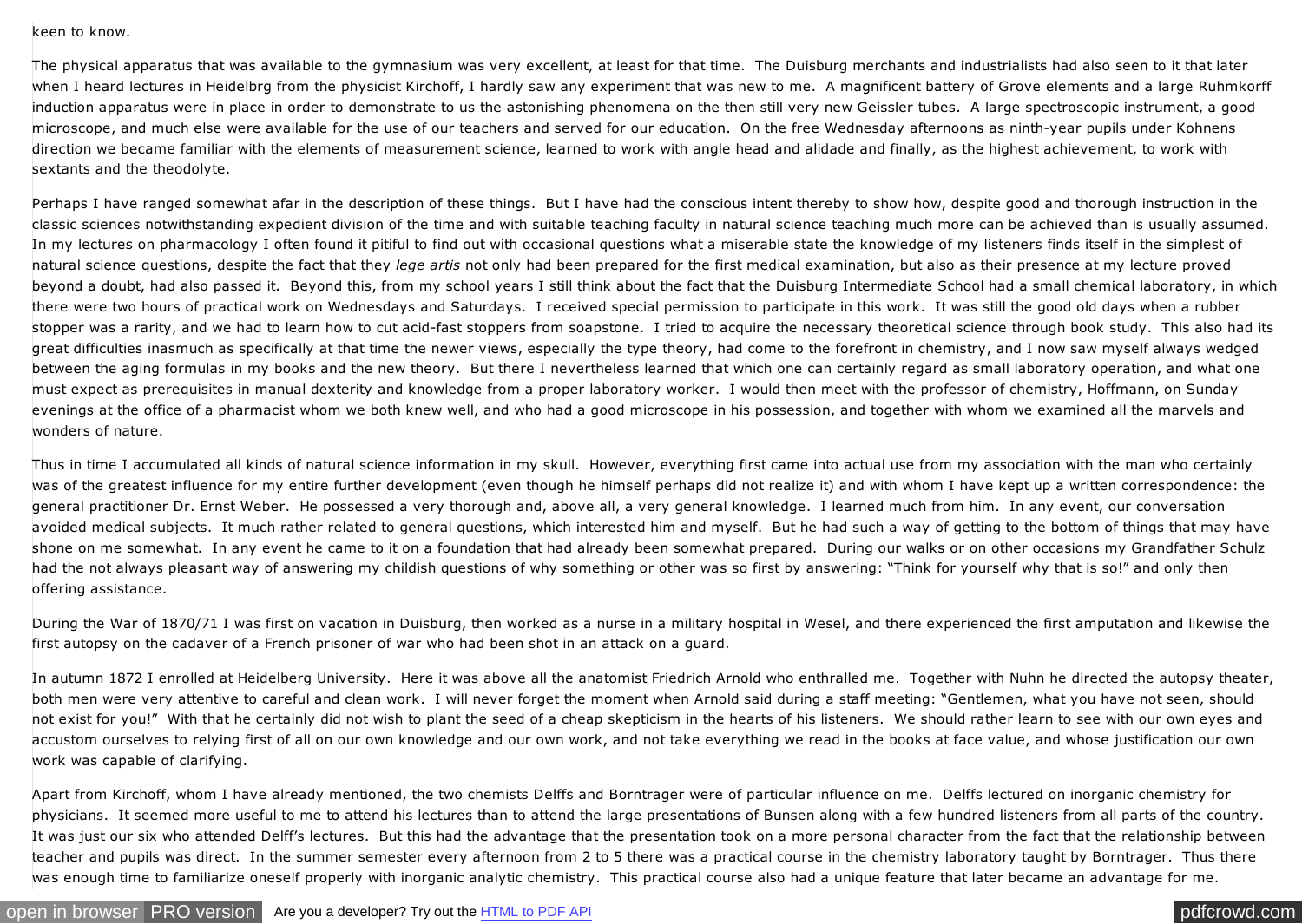Borntrager administered the material to be analyzed in very low doses. One therefore had to learn from the beginning to make do with less.

In the Autumn of 1873 I moved to Bonn and remained there initially until I had passed the State Examination. Of my professors in Bonn during my clinical period it was specifically the surgeon Busch and the internist Ruhle, as well as the psychiatrist Dittmar, from whom I gained the most. Later, when I was already a lecturer, Ruhle once entrusted me to take his place in the internal clinic during the autumn vacation. Of the theoreticians, it was Binz during my clinical period who introduced me to the basics of the specialization that was later to become my life's work.

But in my entire study time in Bonn and also beyond that, the physiologist Pflueger was of fundamental importance. From the first examination in medicine to the State Examination I was like family with Pflueger. Under his direction I presented my first scientific paper at the Bonn institute of Physiology: "The dependency between metabolism and body temperature in the amphibians". It appeared in Volume 14 of *Pflueger's Archiv* in 1877. In this work I was able to show that the metabolism of frogs was directly related to their temperature. Moreover, during the same period I also prepared another paper: "The oxidation of fats". This paper, which also appeared in *Pflueger's Archiv*, led me to the view that with the usual temperature, the oxygen of the air by itself is incapable of setting the oxidation of a fat into motion, even with sharply diminished partial oxygen pressure, but rather for oxidation the presence of one or more enzymes was required, which acted on the fat during their own degradation, or through their simple presence. We would say today, as catalysts, which first give oxygen the capability of oxidation.

During the university vacation in my clinical semester I also had the particular luck that on a daily basis I could see and learn as much as I wanted to at the bedsides of the Vinzenz Hospital in Duisburg under the direction of the Medical Director, Dr. Otto Lange. It will be readily understood that particularly a city such as Duisburg, with its great industry, must have delivered everything possible by way of surgical and internal diseases to the hospital. Schiffer, who had come from Holland, also saw to it that I also acquired a thorough knowledge of smallpox. In the afternoon I worked with my old friend, the pharmacist, and there acquired a fair knowledge of large and small operations in a pharmacy, as they were undertaken at the time.

After finishing with my State Examination, following an old special interest I worked in comparative anatomy for another semester with Leydig. Then I went for one year to a polytechnic in Karlsruhe in order to broaden and deepen my knowledge of chemistry. During the Karlsruhe period I applied myself to the solution of a question that I had encountered in my study of organic chemistry, especially organic arsenic compounds. In the manuals of the time it was always stated that cacodylic acid is conspicuously not toxic. With the aid of a preparation synthesized by my friend Wilhelm Lacoste, which had previously been tested for its identity with all rules of science, I was able to furnish the proof that animals intoxicated subcutaneously with cacodylic acid died with the signs of arsenic poisoning and also that these same signs of arsenic poisoning were present in the subsequent autopsy. Following this work I then examined some phenylarsinic acids with the same result. These were likewise freshly synthesized by Lacoste, who at the same time together with August Michaelis worked on the topic in the laboratory of the polytechnic. Only later, when searching in the university library in Bonn, did I find the dissertation of Lebahn from the year 1868, which till then had remained completely unknown, and in which he had already presented a demonstration of the toxicity of cacodylic acid, and thus I was able to save for him the right of priority in the literature of chemistry and toxicology.

In the autumn of 1878 I became an assistant to Binz, in the Bonn Institute of Pharmacology and in the spring of 1879 qualified for teaching in pharmacology based on the previously mentioned work. Together with Binz, and at his urging, I then carried out a long series of studies, whose end purpose was to show that in the presence of living organic material of plant or animal origin the arsenious acid can be oxidized to arsenic acid. Despite numerous objections, we nevertheless succeeded in showing that our finding was justified. Apart from some smaller works, during my instructor time in Bonn I was also able to complete two other larger works. The first concerned eucalyptus oil. Its results were published in 1881 as a monograph.

At that time surgery was preoccupied with antiseptic wound treatment, and in the Bonn Surgical Clinci carbolic acid was intensively used. The unavoidable occurrences of intoxications, even cases of death, prompted the then Director of the Surgical Clinic, Busch, to turn to Binz with the request to recommend a non-toxic antiseptic for wound treatment. As far as I can now remember, at that time Thiersch had still not come out with his salicyl dressing. Binz, who himself had undertaken very instructive experiments on the efficiency of salicylic acid, did not place very much trust in it. He much rather recommended eucalyptus oil to Busch, which had become known at that time, and he entrusted me with developing this topic. To put it succinctly, eucalyptus oil proved to be unsatisfactory for the purposes of the Surgical Clinic. Its irritating effect on the skin, of which I had long convinced myself with self-experimentation, made its use imprudent in the course of larger surgical procedures. Lister, who had likewise used the oil for a long time and had reported to me about it, also later abandoned its use.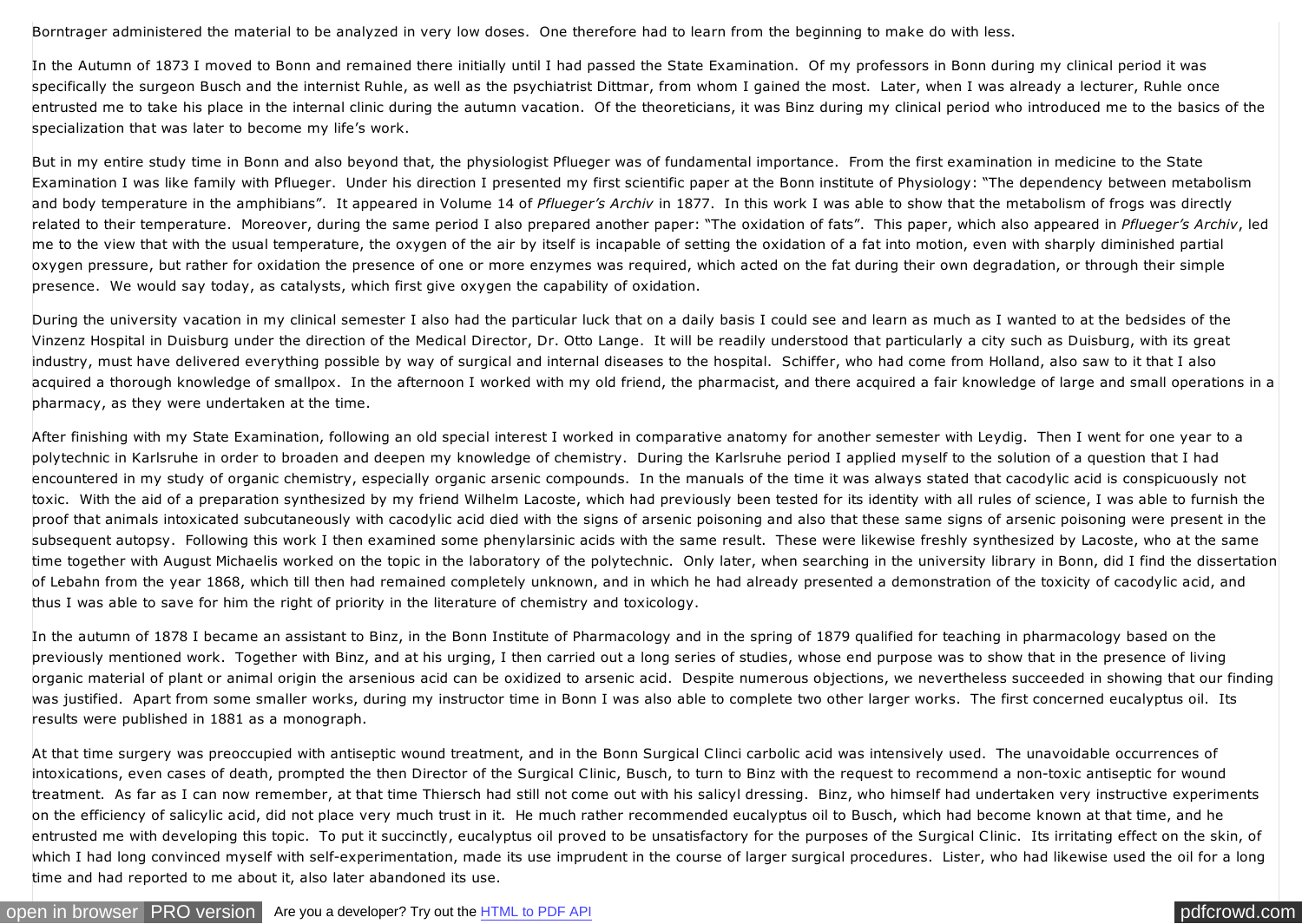The foreign literature, however, apart from its anti-putrescence and anti-fermentation properties, also reported on its conspicuous performance in malaria. The objection that it contained toxic zymol had been raised against the internal use of the eucalyptus oil, and therefore its internal use was advised against. At that time I took the position which I have since relentlessly maintained: Whoever wishes to introduce a new pharmaceutical naturally must assume all possible guarantees for its effect on the human body! If zymol was actually contained in the essential oil from the leaves of eucalyptus, then it should be demonstrable because of the cuminic acid in the urine after its uptake. After I had become proficient in the demonstration of cuminic acid in the urine of animals poisoned with zymol at the Bonn Institute of Chemistry with the friendly assistance of Anschutz, I myself initially ingested 20 drops of pure oil every morning before breakfast for one month. I could never find cuminic acid in my urine. Its demonstration was even completely negative after I had taken an entire spoonful of eucalyptus oil in one swallow on two occasions. The applicable result of this self-experiment was that I could be completely reassured about the absence of zymol, and further had the opportunity to determine a number of phenomena on myself, which indeed did not belong to the category of absolute conveniences, but which gave me complete justification in stating that no foreseeable hazard for the life and health of the patient should be feared in the internal therapeutic use of eucalyptus oil. Later in the treatment of tuberculosis patients, who could not rest because of their tortuous coughing at night, it never failed to render its service, sometimes with quite striking results. Why eucalyptus oil has not become accepted in medical practice has remained a mystery to me. Its extensive similarity to quinine in its behavior toward the spleen and the clinically determined fact, albeit thus far only abroad, of its good effect in malaria, especially where quinine has failed, nevertheless make it seem remarkable that we use the oil in malaria and otherwise do not and have not used it. Perhaps someone has feared an undesirable competition with the quinine preparations.

My second, larger work concerned the question of whether it is possible to break down chlorine compounds of alkalis and alkaline earths with carbon dioxide so that free hydrochloric acid should thereby appear. The answer to this question seemed both of balneologic and physiologic interest. The result that was unearthed came out positive, despite the difficulties that still existed at that time in obtaining a suitable method for the demonstration of this process.

The first year of my residency period also included, which may of some interest, my concurrent work as a resident in the Hertz Mental Hospital, for which in any event only my free time was involved. Thereby I also learned much that I would not wish to be without today. Since at the same time I had also taken on the preparation of some articles for *Eulenburgs Realenzyklopadie*, I could not complain of a lack of activity.

My lectures as a private lecturer at that time concerned the chapter from pharmacology which could justifiably be termed elements, or in the manner of speaking of the material medica: as adjuvants, officinal plants and officinal, chemical preparations. I also lectured on the history of medicine and in the last semester about mineral spring and bath theory.

At Christmas 1882 received my installation as full professor of pharmacology at Greifswald University. Therewith began for me the time of the most far-reaching responsibility as teacher and scientist. In the middle of January I came to Greifswald, and the first thing I experienced was a great disappointment.

As a private lecturer I had paid little or no attention to conditions and circumstances in Greifswald. No one had ever expected Albert Eulenburg to give up his position at his own free will after nine years as Professor of Pharmacology. It had even less come into my mind that for me as a young private lecturer there were any prospects or hopes of becoming Eulenburg's successor. But things transpired as they were meant to, and one fine day I became a full professor. When I arrived here in Greifswald, to which I have remained loyal to this day, I found instead of the expected institute actually nothing. With the best of will, it was not possible to bestow the respected title of Institute of Pharmacology on a single room of the Institute of Pathology, which had one window, two gas burners, but no water, and in which everything was accommodated which belonged to the most minimal subsistence and necessities of a pharmacologist. There was not even a usable scale present. It will be understandable if everyone pitied me in the first days of my existence as professor in Greifswald. The preparations intended for demonstration in lectures had been placed for the greatest part in all manner of cartons, matchboxes, and bags, as well as in glass vessels of the most diverse type. It was absolutely enough to drive one to despair. But since nothing sensible has ever come out of such a mental attitude, I strived to do what could be done, since my pleas to the university curators at first remained totally unsuccessful.

In this period of my existence here there fall two observations that I had occasion to make and which, as I can positively say, were decisive for my entire future scientific activity and direction.

**Since it could be foreseen that experiments on fermentation and putrescence in an institute of pathology would offer particularly good prospects for vigorous growth, I occupied myself as well as possible, in accordance with the state of our knowledge at the time, with this area. Sometimes when working with substances that needed to be examined for their effectiveness in comparison to the inducers of yeast fermentation, initially working together with my**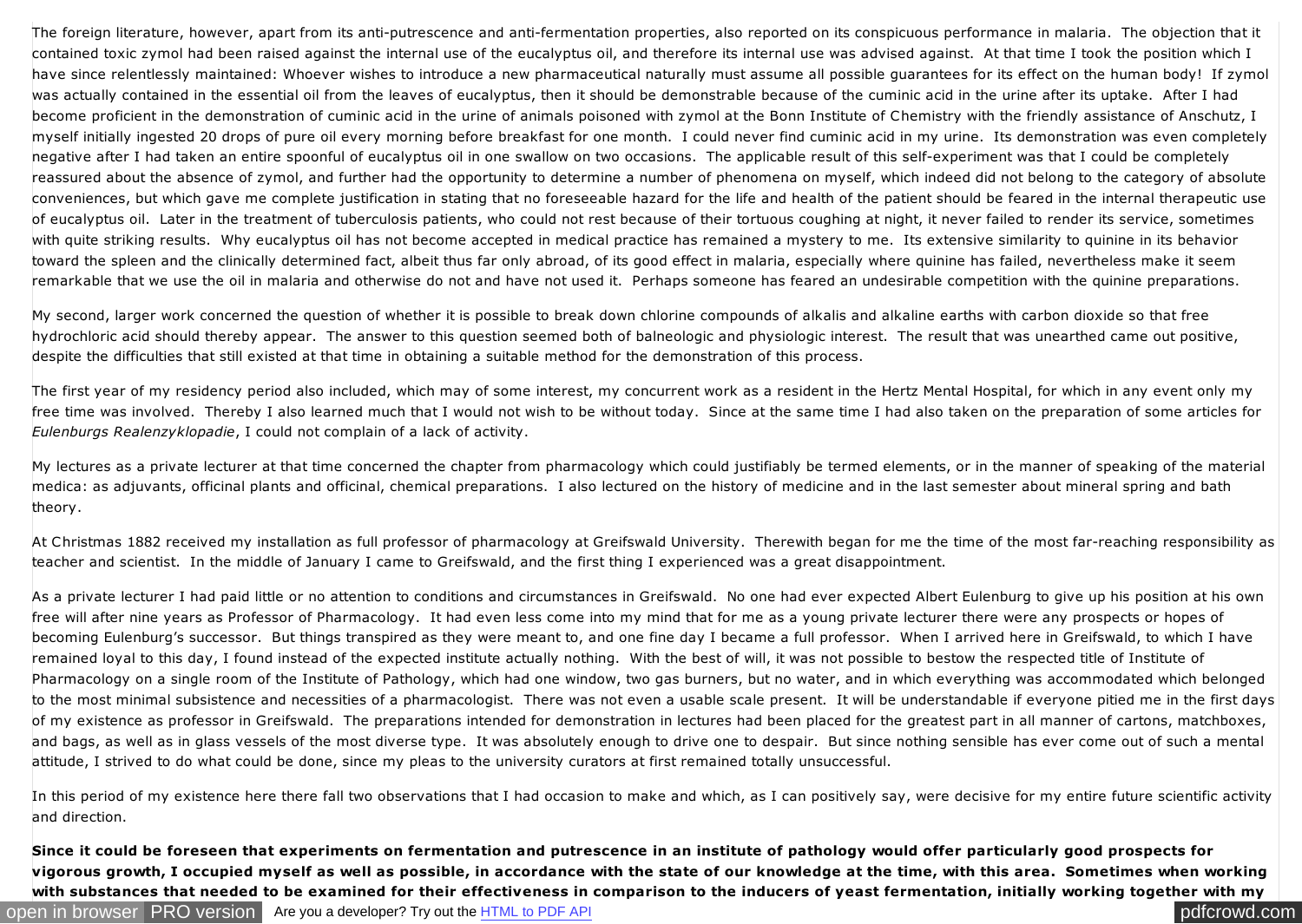**assistant, Gottfried Hoffmann, I found in formic acid and also in other substances the marvelous occurrence that if I got below their indifference point, i.e., if, for example, I worked with less formic acid than was required in order to halt the appearance of its anti-fermentive property, that all at once the carbon dioxide production became distinctly higher than in the controls processed without the formic acid addition. I first thought, as is obvious, that there had been some kind of experimental or observation error. But the appearance of the overproduction continually repeated itself under the same conditions. First I did not know how to deal with it, and in any event at that time still did not realize that I had experimentally proved the first theorem of Arndt's fundamental low of biology.**

While this observation after its publication had not received any particular attention, which certainly should not have been expected otherwise, a second observation was to affect my future more profoundly and become a guidepost for me. A practicing physician had published his findings in the use of extensively diluted veratrine solution in salmonellosis. I encountered this report in *Medizinische Zentralzeitung* of 1884. It interested me all the more, inasmuch as I had found in the literature that already at the end of the 1750s tincture of veratrum lobelianum had been used for the same purpose in Silesia and reportedly had been a success. To tell the truth, at that time I knew nothing about the properties of veratrine beyond that fact that it could be irritating to the skin and also its well-known influence on the process of contraction in the frog muscle. Thereby, however, there was not much to start with in the present cases and for any kind of explanation for the very conspicuous effect of veratrine in salmonellosis. But perhaps an explanation could still be obtained if a third property of the alkaloid was enlisted. Its qualification as an extremely intensive "protoplasmic toxin", as people used to say, was well-known. The bacilli required to induce salmonellosis had just been discovered, and on this basis the entire utility of veratrine therapy in salmonellosis was explained as simply as possible: The parasites found in the intestine were rendered inactive by the effect of the veratrine, and thereby the disease came to an end. My colleague Paul Grawitz at my suggestion declared himself immediately prepared to explore the matter in more detail experimentally. In my so-called institute I could not even think of carrying out such experiments. At that time an institute of hygiene still did not exist in Greifswald. Therefore the cultures of the microorganisms responsible for the salmonellosis were acquired. I prepared the nutrient media with varying veratrine content, Grawitz assumed the inoculation and further cultivation in the Institute of Pathology, and then something completely unexpected occurred: Despite an addition of veratrine, which went far beyond all measure,--the highest concentration in the nutrient medium went up to 0.1 percent,--the sowed cultures grew, which was a real surprise. The veratrine was taken from an absolutely certain source. Why didn't it work, and why did the colleague from the practice have good results?

At that time upon further consideration I began to have the first misgivings about the widespread and universal interpretation of the so-called antiseptics and protoplasmic toxins as direct bacillus-killers in internal therapy, a consideration that in later years at one point again flashed like a meteor in the therapy heavens as the great sterilization therapy. When I also objected that a veratrine intoxication in humans can have an eerie similarity to an attack of salmonellosis, and that a high-degree enteritis could be found in animals intoxicated with veratrine, then an assumption of compelling necessity arose: If the veratrine treatment actually helps, and there was not doubt of this from the findings in medical practice, then it can only come about in such a way that under its influence some kind of change appears in the diseased stomach and intestinal wall which creates unfavorable conditions for the further development of the microorganisms and the sequelae resulting from this. It was the first thought about the profound importance of the diseased organ as the nutrient medium for the disease-causing factors and the resultant, not less profound importance of organ therapy in its totality, not only for the therapy of infectious diseases alone, as in the present case. This viewpoint obtained at the time was subsequently further intensified and reinforced. It became central for me throughout the entire period of my scientific activity. It created for me the necessary inner justification, both in my subsequent publications and also with respect to my pupils, to continually examine the close relation between drug effect and the diseased organ and the consequences that result with compelling necessity for drug therapy.

The publication of my finding together with the theoretical remarks pertaining to it continued to lead to nothing for therapy. Just as little as a few years later my reference to the excellent results obtained by Aulde in Philadelphia with other colleagues in his practice with the use of copper arsenite in very low doses in Asiatic cholera. Even then I had become suspicious of my colleagues with respect to the unusually low doses at which the veratrine as well as the copper arsenite had worked. It smelled very much like homeopathy! However, after I sent him my veratrine work, my friend Ernst Weber wrote me: "Now you will have the hounds after you!" He was right. Since the publishing of this work I have not only had the homeopathic lay organizations on my heels. Even some of my specialist colleagues have used this and my subsequent work to assist me in acquiring the honorary title of the "Greifswald homeopath".

Since as a result of the unfavorable conditions in the institute at that time I had much time at my disposal, I used it to increase and deepen my knowledge of the history of medicine. Thereby I particularly focused on the area which encompasses medical sectarianism and heresy. Thus I became more familiar with Paracelsus, as well as with the old Rademacher and the father of homeopathy, Hahnemann.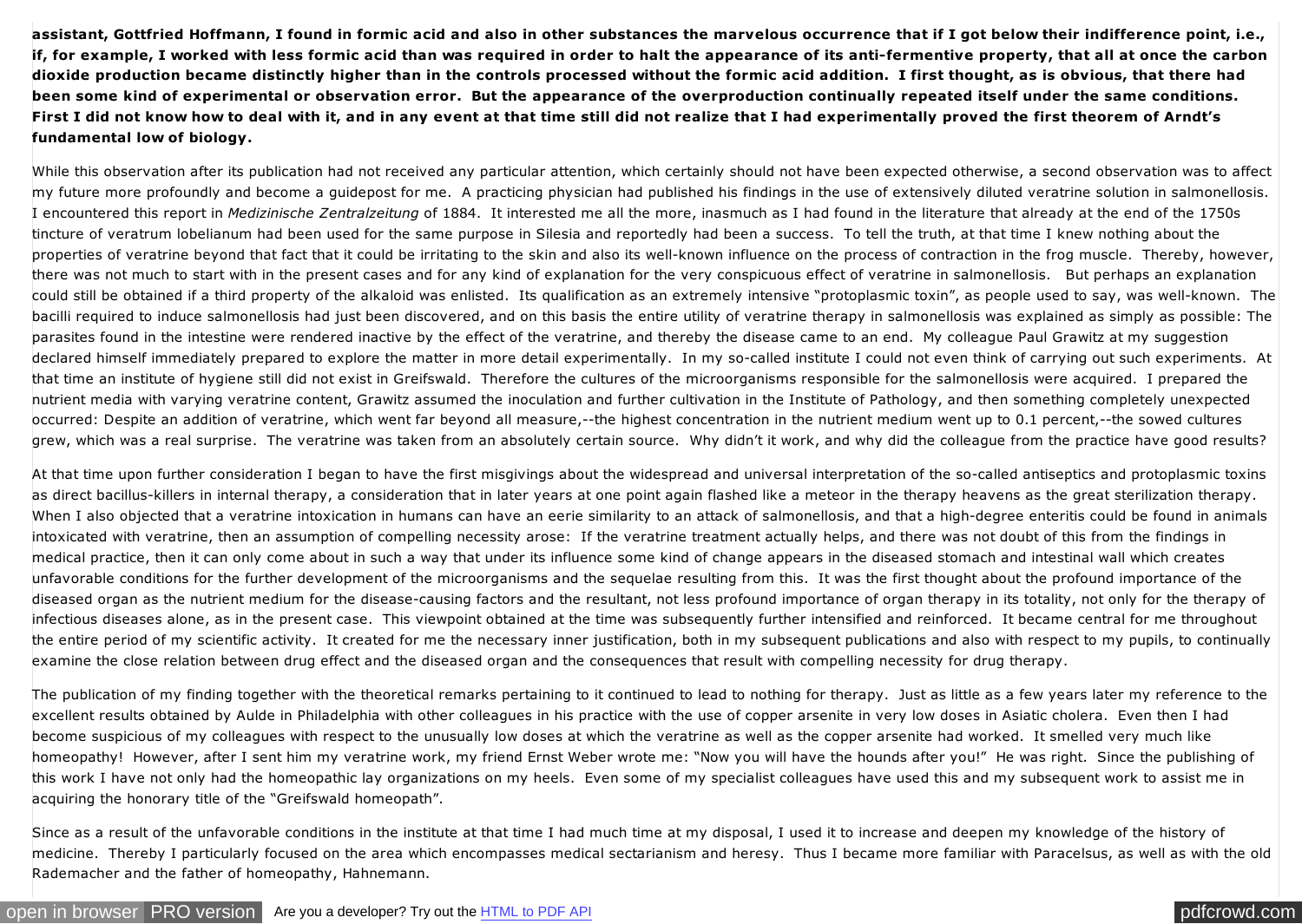In the inner processing of the new things that I learned in my historical studies, I always became convinced that it always signifies a loss for drug therapy if one simply passes over with disdain the experience of physicians who have gone their own way in the use of medicines. The fact that with their methods of administering drug therapy they had indisputable successes in certain areas, cannot be dismissed so simply and with a mere gesture.

At that time I initially did not go any farther in my trains of thought. The future first necessitated that I devote the necessary light and achieve clarity. My treatment of the oldest natural history that we possess in the German language, the *Book of Nature* of Konrad von Megenberg from the beginning of the fourteenth century, should be regarded as the result of further historical studies in the area of general natural sciences. I translated his text into New High German and commented on its content, but I would hardly have been able to do either, if I had not had language and natural science background from my gymnasium instruction.

After much letter writing and oral appearances before the pertinent authorities, finally in the autumn of 1886 I was able to have space in the old building on Domstrasse, whose use had previously been harmoniously shared by an obstetric clinic and the Institute of Chemistry, allocated for my institute. Now I could finally think of at least somewhat orderly work, and no longer had to use the pipe from the tiled stove in my private residence as an incubator, and could transfer the analytical scale that I had obtained in the meantime to more worthy housing in the new institute.

From this time on my work in the scientific area, more clearly divided into two parts that it had previously. One corresponded to purely experimental work, the other to the theoretical considerations and conclusions that followed therefrom. I will first discuss the experimental work.

Prompted by study of Hahnemann and his followers, I decided to pursue the basis of the matter further and to experiment whether actually through continued intake of small amounts of pharmaceutical that one would regard as intrinsically ineffective, pathologic manifestations could be induced in healthy human subjects of the type described in Hahnemann's drug tests. I was given much kind assistance in these studies on the part of my assistants and students.

I need not especially emphasize that in these experiments on healthy human subjects all possible and conceivable caution was expended in order to avoid errors and delusions from the beginning. Apart from myself, of course, none of the persons involved ever knew what they took. For those studies in which I had several participants available, at least for one, for the most part for several, I would run blind studies as well, i.e., these subjects received only pure water or pure alcohol, depending on the type of substance tested, and were obliged to present their case history just as well as the others did. I also repeatedly discussed the entire manner of these experiments as well as their end purpose, even if there was no further success as was to be expected, in my publications, e.g., in a special article in the *Deutsche Medizinische Wochenschrift.*

Apart from everything else, in these drug tests on healthy human subjects, another special circumstance was important for me. Even as a student and then repeatedly at a later time I had often enough experienced that the various animal species under certain circumstances can behave quite differently and sometimes totally differently from how humans behave if they were under the effect of one and the same substance. In any event this was nothing new, just as the likewise frequent enough observation that for example in frogs of the same species just the time of year and internal as well as external conditions under which the experimental animals directly found themselves could influence the result of studies of intrusive substances in a quite remarkable way. To this was added the further consideration that one actually had to deal first of all with the influences of pharmaceuticals on the human body, and finally the fact that it could be easily shown mathematically that quite little active substance was involved in the effect of the mineral water used as a medication, if one calculates it according to the quantities that tend to be taken of such mineral water daily for therapeutic purposes.

A large part of the results of my pharmaceutical experiments is included in dissertations. Of my own I wish only to mention the experiments with iron, quinine, and sulfur as well as those carried out with silicic acid. They showed, in order to establish this first of all, that the data I had found in the pharmaceutical studies of the homeopathic school were correct. In any event, we were not able, apart from a few exceptions, to learn the effect of the substance to the finest detail as Hahnemann, for example, had described. But this is certainly based in part on the fact that my experimental material was made up of young, strong, and healthy persons, who were accustomed to the use of alcohol and tobacco, and above all had no time to pay attention to all possible changes in their condition. I exercised particular caution in the experiments with sulfur, in that I only announced their results after I had repeated the first experiments after an interval of 10 years, naturally with entirely different individuals and, I would also add, also with the variants that in one series I had the subject ingest the sulfur in a powder with lactose, and in the second experimental series in an alcoholic solution. Naturally, the result in both cases, and despite the different conditions, was the same.

The fact that these experiments also must have provided useful material to those of my colleagues, who sensed the more or less developed need to present the Griefswald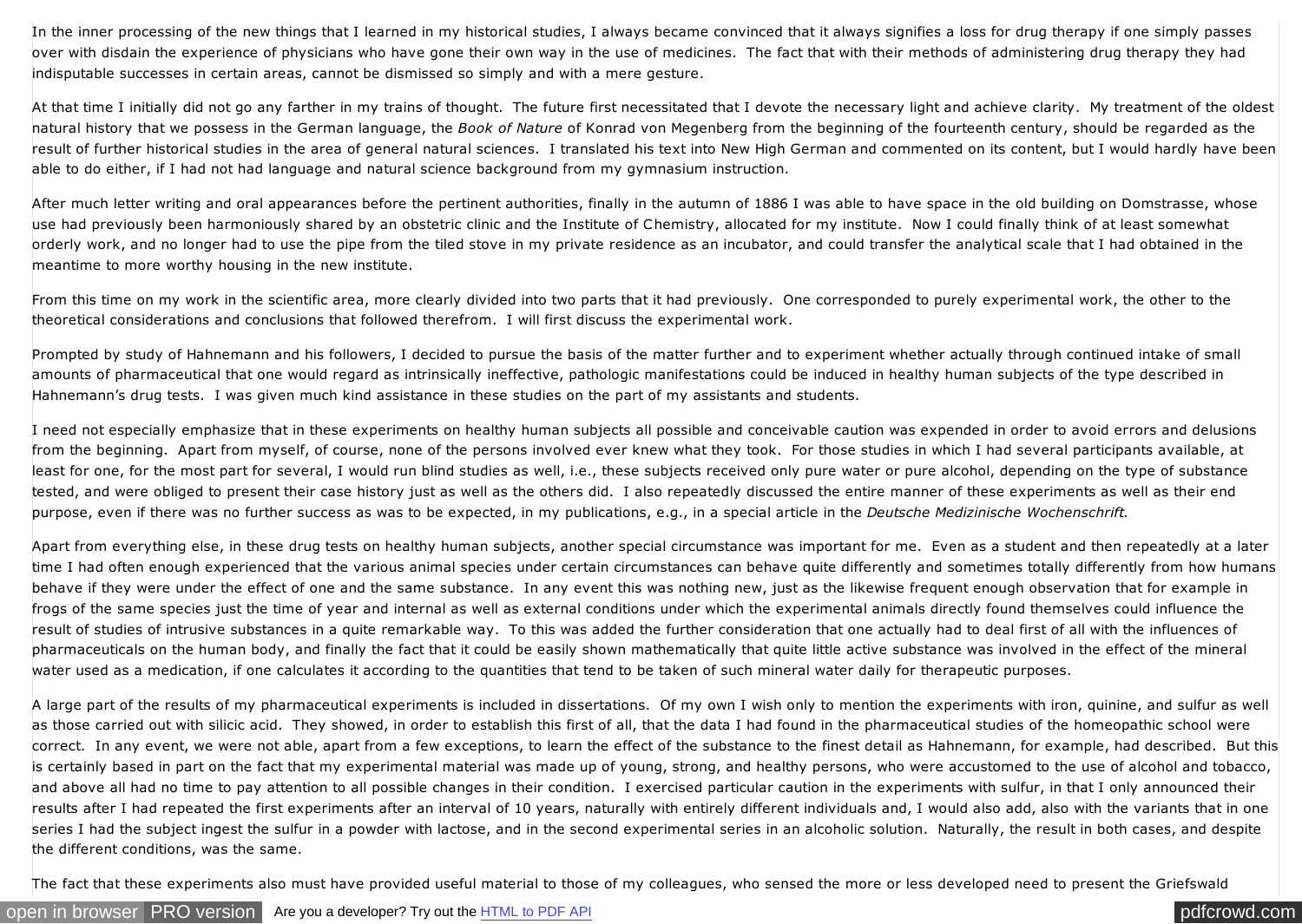pharmacologist as a dreadful heretic and thereby discredit once and for all as a scientific worker, I knew beforehand, and it did not concern me further. My purpose was to obtain the truth, and let the result come out as it may. So then unfortunately I squandered an entire semester testing Jager's data of his so-called neural analysis. In brief, these experiments were carried out in the university building in a room given to me for that purpose in order to rule out all unavoidable external influences in an institute from the air impregnated with chemicals and animal exhalations. At that time I worked with table salt, which I had purified by means of repeat recrystallization and precipitation with alcohol. Likewise I also prepared the dilutions myself with observation of all rules of caution. Neither my assistant, Dr. Mittelstaedt, nor I myself could know in each individual experiment whether we were working with pure alcohol or with some kind of table salt dilution. The flasks that contained the various dilutions or pure alcohol, were always transferred to us by the institute suppliers without labels and a special accounting had to be kept of their withdrawal. Thus every personal suggestion for my assistants and me were ruled out. The end of the story was, as we were able to determine, that everything only came down to practice. Finally with every table salt solution we could reduce our personal equation to zero or almost zero equally well as with pure alcohol.

Following the experiments on the effect of sulfur and silicic acid on the healthy human body, I then undertook a long series of other types of studies. For sulfur I wished to establish its level in human and animal organs in the expectation that I would be able to find a simpler analytic method that could contribute to clarification of the question. To what extent I was successful in this, also with respect to the manner of determining the total urinary sulfur within a short time, without the burdensome evaporation and subsequent destruction of the remaining residue, I will leave to the decision of those who have their own more extensive experience in the area of work.

In my studies of silicic acid I first made the surprising discovery of what a significant role it plays in the makeup of connective tissue and then especially how much its quantitative occurrence in connective tissue is dependent on this stage of development. I then found strikingly high values for the acid in the embryonic connective tissue of Wharton's jellyfish, values which approached the silicic acid content of salpas and holothurians. It was necessary to put this finding down as erroneous on the basis of an analytic examination. Thereby I was forced to go through the entire boring work once more. Its numerical result came out exactly the same as in my first analysis. It is always burdensome, and harmful for the future development of one scientific question or another, if people whose analytic skill, because of the nature of the business, does not allow for any high particularly demands, on the basis of their work feel justified in exercising disparaging criticism on the work of other. Nevertheless, it is such a daily occurrence, that it is not worth speaking about it further.

The expectation I had once harbored, and which I assumed to be supported by considerations of geologic conditions, that silicic acid could play a role in the genesis of goiter, was not supported on the basis of numerous silicic acid assays in goiter of North German and Swiss origin as well as longer dietary studies in rats. On the other hand I was able to show on the basis of over seventy individual assays that the statement that appeared in 1914 to the effect that the pancreas had a particular inner relationship to silicic acid metabolism in the human body, and that the silicic acid content of this gland is below the norm in tuberculosis and above the norm in carcinoma, in untenable. In the material which my colleague Grawitz kindly supplied, rather irregularly I would one time find a conspicuously high level in the pancreas of a person who had died of tuberculosis, and conversely strikingly little silicic acid in the salivary gland of a person who died of carcinoma.

Here I would like to add to this, and especially stress my viewpoint, that after interest in silicic acid had once been aroused by my work, soon thereafter several comments appeared in our scientific literature, which with respect to the therapeutic applicability of the acid made all manner of suggestions, especially in consideration of its use in pulmonary tuberculosis. On that I have the following to say: Actually and above all at the present time we do not have any experience in the therapeutic benefit of silicic acid. C ertainly, however, sufficient material can be found on this question in the homeopathic literature. This school has already worked for a century with silicic acid if one would be also of advantage as well as desirable and beneficial for the patients to be treated with silicic acid if one would for the time being accept the findings made there. One would save much time and many disappointments.

The studies of chronic ozone intoxication, fluorine compounds, and the effect of phosphorus hydride, all carried out on animals, also fall in the first period of my experimental activity. Since in the course of the years I had become completely accustomed to being viewed as an unworthy in the working area of pharmacology, and likewise had become accustomed to not stirring any interest among my specialist colleagues with my publications, I decided, in order to best possible fulfill all demands, to undertake a work in which the result of animal experiments, experiments on healthy human subjects, and finally the collected data as well should be found, which in the bedside use of the substance about to be named was collected and had been published in the literature. I published the result of this work in 1914 in a monograph under the title: *The treatment of diphtheria with mercuric cyanide.* Whoever among my readers who has further interest in this matter will wish to read this monograph. Thereby, however, one should not be shocked by the fact that in our serum-free time nothing further has been pursued about it, and not because this time as well one of my colleagues disparagingly criticized my work in such a way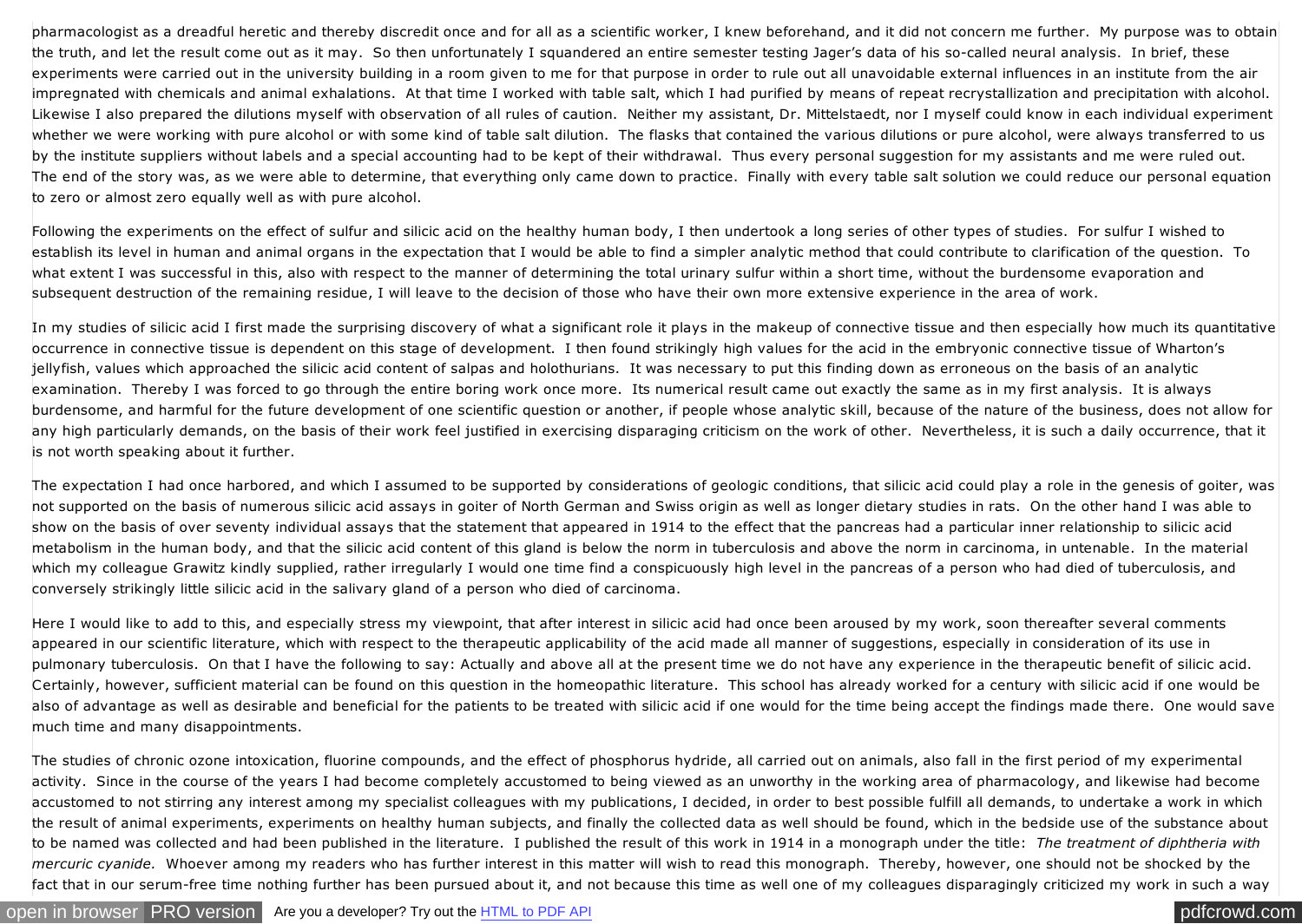that I was amazed that I still had any students signing up for my lectures on pharmacology.

My last work came at the end of the wartime period and in its direct sequelae. In one case it showed me the possibility that quinine can periodically induce yeast fermentation. This work cost an endless amount of pains and vexation. Each individual experiment had to be carried out over several days. For that purpose a complicated apparatus was required, which was dependent on electric power and gas. As an expression of the strike that was so much in favor at the time, these two factors tended to fail with a type of demonic punctuality precisely when the answer to the questions that interested me was knocking on the door. Now I can't repeat them again.

This is because by far the greatest part of the second group of my experimental work was carried out in the present day, new Institute of Pharmacology. In 1908 I was given the former Institute of Chemistry and was finally, after approximately 25 years, placed in a position to work as I would have liked to from the beginning. It will seem quite impossible to many of my readers to learn that in the old institute in the Domstrasse in the first years the water that was required for the laboratory work had to be obtained by the bucketful from a supplier until the erection of the municipal water supply also eliminated this calamity.

The second group of my experimental works exclusively encompassed studies of whether the biologic principle stated by Rudolf Arndt would actually stand up to demonstration of its correctness or not. If his first theorem, that weak stimuli promote the vital activity of organs and organisms, is correct, a toxin in sufficiently reduced quantity must no longer be harmful, but rather its influence should have a beneficial effect on the substrate. I have already said that at the beginning of my presence here I had the proof of this in my hands. The next concern was to find a method which satisfied two requirements: The product of the vital activity must be determinable according to a certain measure, and secondly for the supplier of this product every possibility must be ruled out of being disturbed by some kind of undesirable external or internal influences. Therefore, I decided to work with the aid of yeast and to implement its carbon dioxide production as a measure for the work performed. Today I can certainly assume that the result of this experiment is generally known. In any event, it elegantly proved the correctness of the first Arndt theorem. Later on it was also repeatedly confirmed by others, even with the use of other starting material. But, whoever takes into consideration what it means to have to carry out such experiments without any specialized assistance in the construction and preparation of the apparatus, that it was already a success if one or more of the apparatus did not fail because of bursting or leaking, and the process had to be started all over again, will readily understand how I rejoiced when finally I found myself in possession of some actual utilizable, even numerically, final results.

Subsequently, I never took my eyes off the question of the possibility of experimentally proving the correctness of Arndt's law. The study of the natural science and medical literature continuously gave me new substantiation that it did in fact involve a natural law. However, I wanted to possess data, which, by originating from my own work, would also provide me with absolute personal certainty. Thus I finally came upon the idea of selecting the human visual organ as a substrate for my studies. Since the results obtained in this way also again showed with all desirable certainty that Arndt's law in its first theorem, which, as I will show again at a later point, still had a quite particular meaning for me, is in fact correct. All experiments with their methods and final results were published in *Pfluegers Archiv* and can be consulted there. Apart from that, I also provided my pupils, Kurt Wienver and Hans Strubing, with additional material. The following substances were tested: santonin, gratiola, oleander, caffeine, and alcohol. The possibility of any suggestive effect on the result on the part of the observer was here also painstakingly avoided by the entire experimental arrangement. I must emphasize this point again, because I have had the experience that I was reproached for this possibility, and that this was used as a cheap basis and aid in casting doubt on the correctness of my work.

I now turn to description of the second part of my scientific activity, which operates in the purely theoretical realm. When in 1885 Rudolf Arndt for the first time expressed his views in detail as we were taking a walk together, and explained his basic law of biology, it was if a sudden illumination had come over me. A very large part of my work came directly out of it. Arndt, as I stated in the article, "*Rudolf Arndt and the fundamental law of biology*", had no recognition among his contemporaries, and never found respect. Among other considerations that came to mind for me, I regarded it as my duty as friend and colleague to at least preserve his memory from complete oblivion. It need only be mentioned in passing that my article was rejected by several of our scientific publishing houses and so finally had to appear here in Greifswald as a monograph.

The views that I had formed about the essence of the actual drug effect, in which no longer influences on the healthy body of a human or animal species was involved, but rather the treatment of pathologically changed organs and organisms, naturally were not the product of limited time. I myself had to first completely relearn them. I had to rid myself of many views that still were left over from my school years. Thus, for example, in my first publication from the year 1884, in which I dealt with the treatment of diphtheria with mercury preparations, I still based myself on the antisepsis prevailing at the time. I still believed in the possibility that after internal administration, the mercury excreted by the glands of the oral cavity could directly attack the pathogenic microorganisms. But already by 1885 I learned to regard as certain that every strong drug effect was based on the direct treatment of the actual basis of the disease, and that an actually effective influencing of infection-causing noxae by pharmaceuticals as it was conceived of at the time is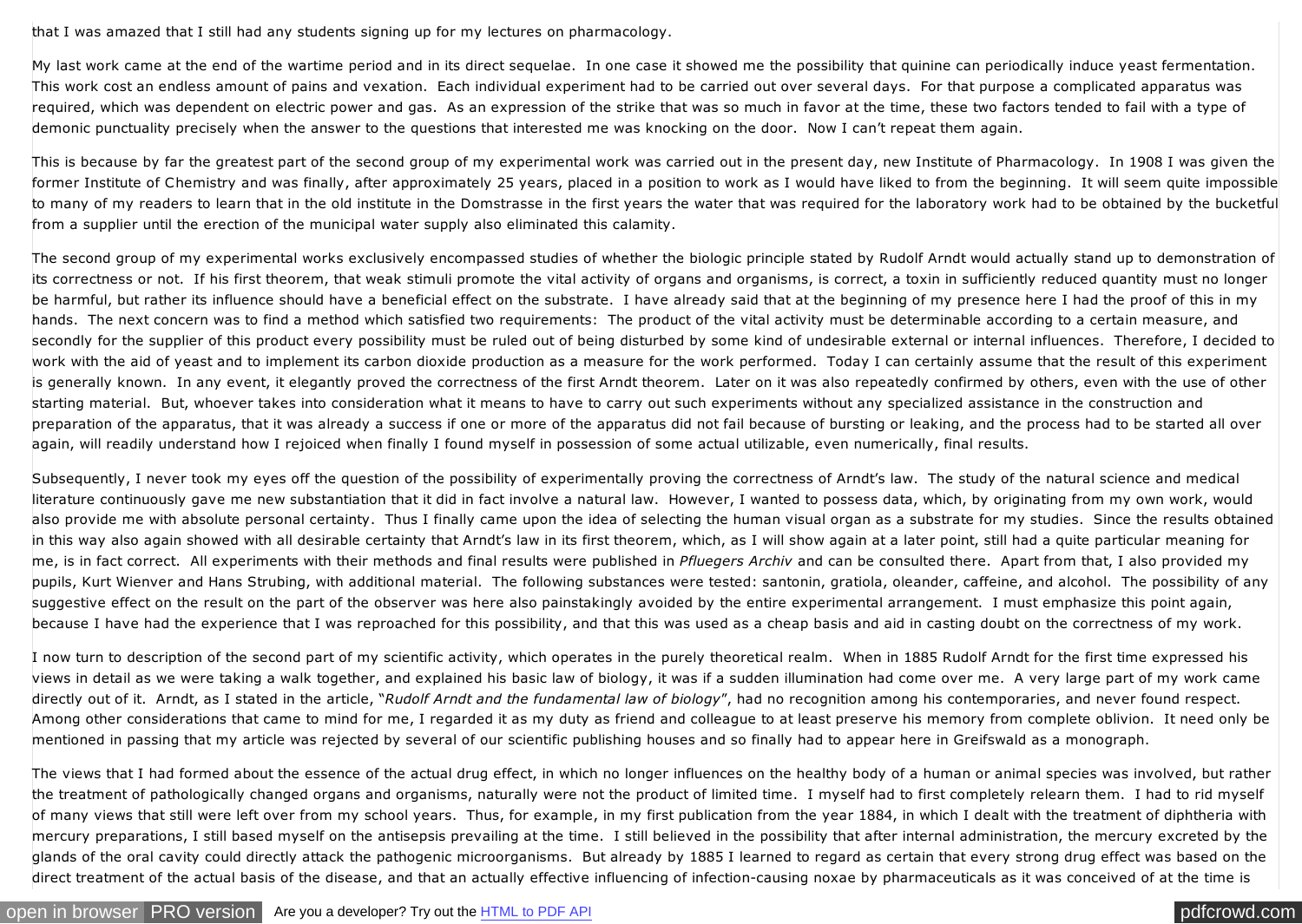absolutely impossible. For apart from the infection pathogen, its carrier was placed under the influence of the pharmaceutical at the same time. Here I would like to add a recollection that has stayed with me and originated from my lectures from that period. I lectured about quinine, and thereby discussed Binz's findings of it harmful influence on protoplasmic structures, including the white blood corpuscles, and for my listeners I then developed, quite logically as I thought, how in malaria the quinine attacks the plasmodia and in a favorable case renders them entirely unviable. Then an alarming thought suddenly occurred to me, that was not exactly advantageous for the flow of the presentation: If the quinine actually is a toxin for protoplasm, why after it has been ingested does it not attack the white blood cells, but rather limits its action to the pathogen of malaria? If the leukocytes are also involved, what results for their owner, what consequences are there for all life processes, if with one stroke the white blood cells are crippled and therewith at least for a time become incapable of working?

In the time to come I racked my brains very much over these and other considerations, all the more so since at that time nothing was known of the possibility of driving success in malaria therapy specifically with quinine because of its strong stimulation of phagocytosis. At least I did not know of it. This was joined by the very obvious consideration that drug therapy involves taking diseased organs into account. However, with respect to their behavior in a healthy state, these exhibit a quite different, essentially increased excitability by certain pharmaceutical influences, insofar as they can react to them at all. If the basic law of biology is correct, it results from its first theorem that one must be capable, with a sufficiently decreased dose of the correctly selected, organ-specific pharmaceutical, of bringing the declined vital energy up enough so that the physiologic norm is either entirely regained or regained to the greatest possible extent. It likewise follows from the same law that a dose selected too high by necessity must have a harmful effect because of overexcitation. In my first publications on this question, following on the cellular pathology established by Virchow, I still take the view that one should strive after a cellular therapy as much as possible. So, for example, in the article that appeared in the *Deutsche Medizinische Wochenschift* in 1890 entitled: "Task and goal of modern therapy." Later I came back from this view, essentially because I had to say to myself that we actually know very little, let alone anything useful, about the internal living conditions and life processes of a healthy cell, and further, that for the pharmaceutical therapist it is not the behavior of the cell, but rather that of the organ or the organism which in the final analysis is and must be decisive. However, it remains a fundamental requirement for any therapy constructed on this basis that in the individual disease case one is able to actually select the pharmaceutical that most and best responds to the disease picture present. The indispensably necessary knowledge of the drug effect in general and in particular will never be achieved if one wishes to construct his knowledge solely on animal experiments and some toxicologic findings in humans. It is not healthy animals, but diseased humans that make up the working field of the practicing physician. Further, however, occasional observations at the patient's bedside alone cannot give an actually generally applicable material for correct assessment of a pharmaceutical. The influence of individuality also more or less makes itself known in each individual case in drug therapy. Here, naturally, I completely leave out of consideration the use of those substances which only satisfy the conditions that are involved for the moment. These have nothing to do with an actual organ therapy. If we can draw conclusions about the effect of a drug promising lasting results in its use at the bedside, we must know in advance on which organs it works, and how it is capable of changing the behavior of healthy humans.

This is not the place to treat and discuss all these questions individually and extensively. In my publications I have repeatedly treated this chapter, sometimes as the main subject. But it seems appropriate to me to discuss how I have shaped my teaching and lectures in accordance with my views. Before I go into detail on this, I would like to preface with an observation that is grounded on the facts and also must be comprehended and assessed in accordance with them. In the course of the years I was able to determine that my lectures increasingly enjoyed the interest of the attendees. The lecture time both in winter and summer was in the afternoon at 4 to 5. Admittedly, this time of the day is not exactly favorable. The students have spent the entire morning in the clinics. They are certainly no longer as fresh and receptive as in the morning. To this is added the high outside temperature in summer and the enticement to go out into the great outdoors and let the school dust blow out of their ears. Often enough I was astonished in the middle of summer when entering the auditorium to find good attendance despite the warm weather outside. Since I certainly could say of myself that I had never belonged to the feared examiners, the pleasing frequency of attendance could certainly not have been based on the grounds, always to be assumed by the student as possible, that one could present himself in the best possible light at the state examination by having good attendance with the examiner. So I certainly was not entirely wrong when in wondering why the students attended so persistently, including a theoretical course as well, I arrived at the assumption that they themselves must have the feeling that they could have some advantage from the lectures for their later activity as physicians. Up until the war I also gave a so-called practical course in therapy twice weekly at 8:00 to 9:00 a.m.. This was by no means a required course. The practical course in therapy was intended only for later semesters. On the basis of an assumed disease case all possibilities of a therapeutic nature were discussed, which could be regarded as coming into consideration for the assumed case before us with all its variants. I also regarded it as my duty on this occasion to present to the young students of medical science the therapeutic measures and beyond this to teach them those that are to be regarded as lying outside the socalled school medicine. In addition, naturally also went a detailed examination of the nature and quality as well as the special mode of action of the individual pharmaceuticals. The course was given in the manner of a colloquium. A lively discussion often ensued. Whoever disagreed with any of my statements, had not understood something or wanted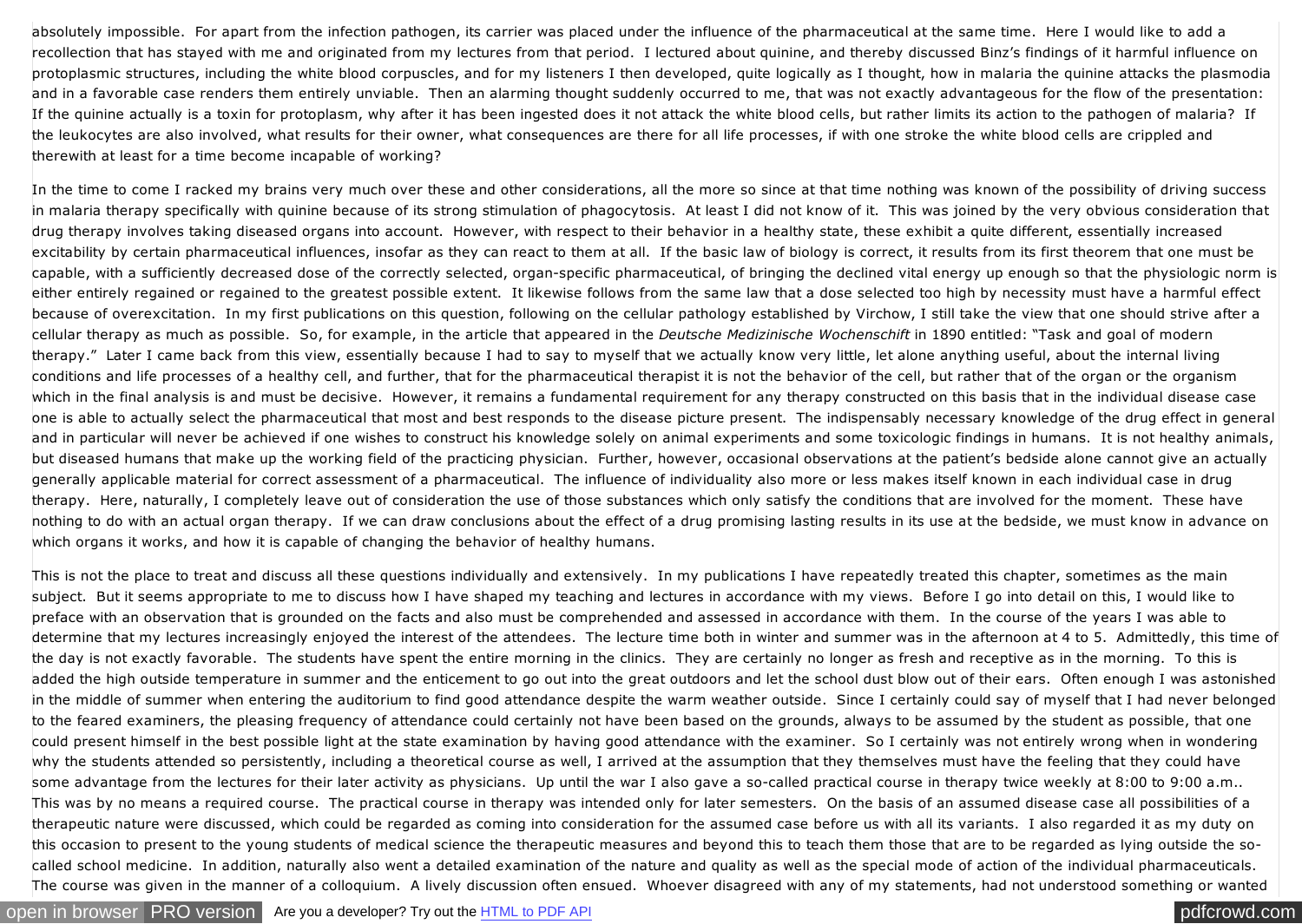to know something, could freely express himself about it. I myself learned very much in all those years during which I held this lecture. Apart from my students who belonged to this university, up until the outbreak of the war I repeatedly had foreign colleagues in the practical course in therapy, especially from Holland and Sweden, for the most part already fully trained physicians. It was always a particular satisfaction to me if occasionally I would learn by letter or by word of mouth that in the practicing of their profession my former students, who already long had their own practices, had been able to use what they had taken from the practical course in therapy with good success. Such reports always gave me new courage to continue the path that had already been laid down.

Since in the regular lectures on pharmacology with occasional questions from the audience unfortunately it repeatedly came to light how little natural science knowledge was developed in the great majority of listeners, I made an effort to prepare the Greifswald physicians in this area as extensively as possible. Within my power I wished to save them the embarrassment for later that in the occasional conversation in the tavern the pastor or the schoolmaster proves to be better informed about one poison plant or another or whatever should grow out of the forest floor than the doctor. In more recent years I have often enough to my inner aggravation had the experience that even the district medical officer, as he was still called at that time, had no idea about things that he rightly should have been able to learn in school, in any event later at the university. In the summer I also repeatedly made botanical excursions with them at the request of some of my students. On such occasions the gentlemen were quite often astonished to find out by seeing themselves what actually grows in the outdoors by way of toxic and medicinal plants. In the winter when the inorganic pharmaceuticals were mainly worked with, I always showed my listeners with material from a small mineralogic collection of the institute what the raw material looks like from which the inorganic pharmaceuticals were made. But here or in any other occasion I never went into detail in the chemical formulas. From abundant experience I know precisely that the majority of the physicians tend not to think about this very much or at all, and because of the examination would only burden their memory with all manner of formulas and reactions which later in their practices would serve them no purpose.

Finally, let us consider yet another particular point. In my lectures I never demonstrated animal experiments. In my view these belong to the laboratory. I could never see the value, say, of the demonstration that one can anesthetize a rabbit with chloroform as a teaching aid. But I always said to my listeners that they should take advantage of every opportunity in the clinic and there observe how a human behaves during and after anesthesia. Experiments with animals linked to larger procedures not only takes away time unnecessarily, but apart from that, strictly speaking, they have only toxicologic interest or are already known to the students from their lectures on physiology. I also know full well from my own student days that such experiments for the most part have more the value of stunts for the audience and are a welcome break from the spoken lecture, than they can be regarded as teaching aids properly speaking.

As a teacher I always had only one purpose in mind, and was always in pursuit of the one goal of offering as much to my students for their future position as physicians and for life as I could and knew. There was nothing for which I was not ready at all times to take full responsibility.

It is a long-known fact that particularly in the area of drug therapy the most diverse tendencies and directions have developed since the earliest times. The history of medicine proves this on every page. From the crudest priest and folk medicine to the methods of developing and applying pharmaceuticals equipped with all the aids of the most modern research, from the earliest times there have been the most diverse variants and viewpoints. Some of them came about as quickly as they disappeared. Others have endured through centuries of the human race, often enough despised by the contemporaries of their founder, banned, and then finally recognized as justified. I believe the future physician should be schooled to some extent in these things. If only to create for him a freer view of the area in which he will deal every day in his later position as physician: drug therapy. If in the course of a lecture I had the opportunity to speak about how and on what basis one pharmaceutical or another is deemed practical by another school, I always made an effort to present the scientific possibility for such an assessment as clearly as possible. For that purpose it was naturally necessary to go into more detail in the historical development and discuss the external conditions and circumstances, under which they developed. At the end of such a discussion I always said to my listeners: "What I have presented to you, I place at your completely free disposal. You can do with it what you like. You should come to a binding conclusion from your own considerations and act accordingly thereafter. I teach no dogmatism!"

On the other had, if there was sufficient opportunity, I never neglected to give my audience a chance to freely discuss with me what I thought about our present day drug therapy and the path that pharmacology had taken as a curriculum subject. Today this has become almost entirely the monopoly of the chemical industry. It brings its new preparations onto the market, but how many of the physicians who prescribe them to their patients have anything more than a mediocre idea of what they are prescribing? Quite apart from the substantiation of the medical value of all the new substances through experiments on healthy animals, perhaps also on animals artificially made ill, and also not always entirely unobjectionable, later follow-up tests with healthy humans. Every practicing physician will confirm for me that over the long term there is no real relying on all these new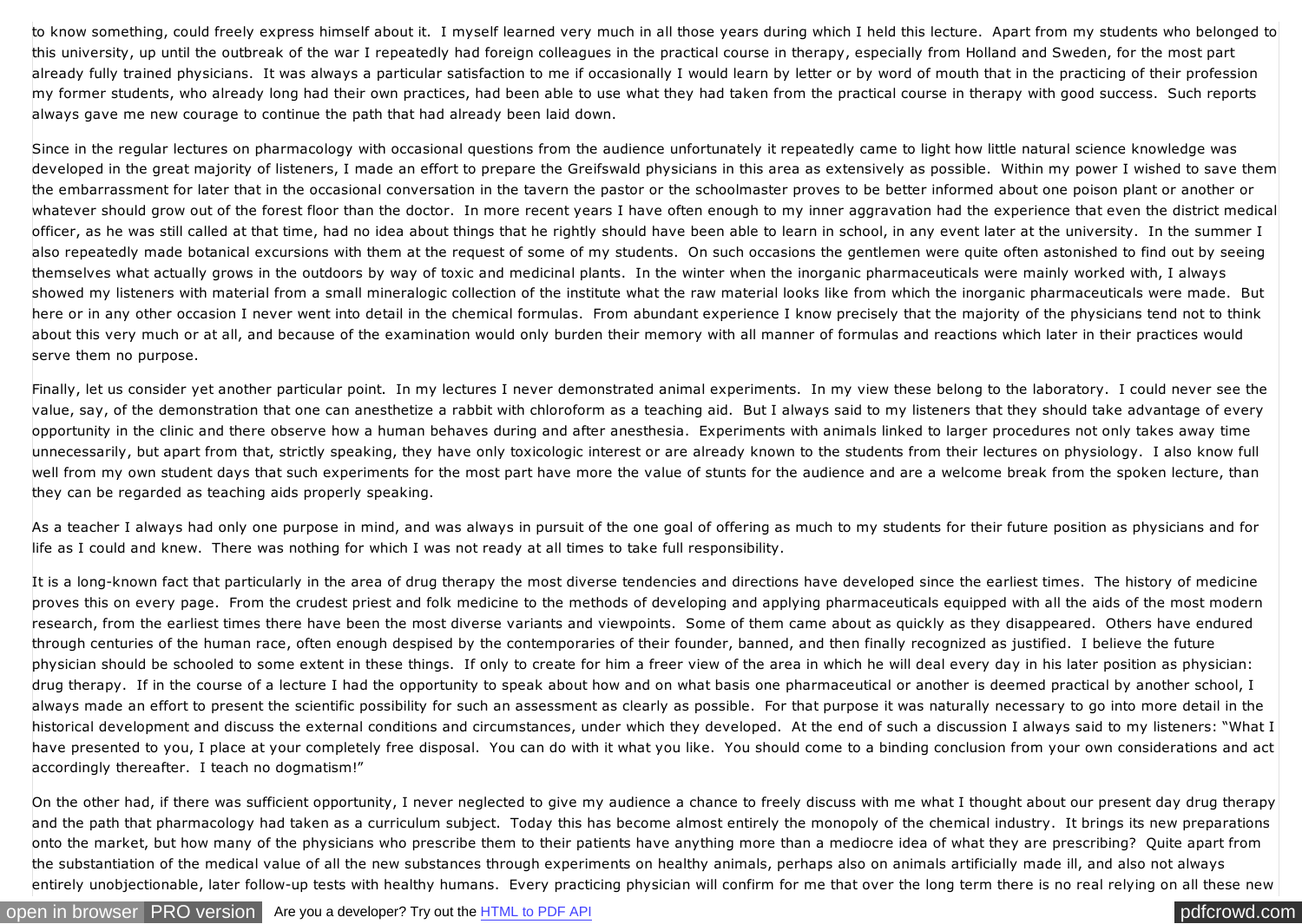preparations, despite sometimes glowing advertising, and they are forced sooner or later to turn to something else. For the chemical industry this naturally can only be proper. It is first of all concerned with the money that can be made with one new product or another. If it no longer moves, as the businessman's expression goes, something new is thrown on the market. In the end effect the dividends are what is important, a view that is completely justified for the industry, but not one to be recommended for medicine!

In my lectures to the students as well as occasionally in my publications, I have often spoken on this topic. I have talked with colleagues and pharmacists about this. The actual result naturally at first remained negative. Quite frankly expressed, it was a matter of pure business concerns. Therapy provides only the flag under which the boat sails. Trust in the old, proven medicines, except for a few remnants, has completely disappeared. The new medicines owe their possibility to exist essentially to the clever advertisements with which they are offered to physicians and patients. As a renowned representative of the profession of pharmacology and in the knowledge that one bears and should bear the responsibility to his listeners of what one should recommend to them for their future medical activity, what should one say when chemical factories publish thick books in which not only their preparations are shown, which would be understandable, but also served up together with indication and dosage with all accessories in such a manner that one actually needs to hear or know any pharmacology teaching. The name of the disease is listed in the registry, the page number leads to the naturally much tested and proved pharmaceutical. One only needs to write down the additional information that is given and shove the prescription into the patient's hand. Everything else will work out! Strictly speaking, this is the point of view of the famous shepherd, Thomas, can also practice quackery. First and foremost it relieves the therapist of any independent thinking, which for many may have its pleasant side. And since the human body even in pathologic states is for the most part much more resistant than one usually tends to assume, such drug therapy in most cases in not accompanied by further harm to the patient. In other cases, this is by not means so. The unconsidered use and uncritically continued application, sometimes over long periods of time, of a preparation from the chemical industry, can subsequently lead to consequences that must of necessity and according to the very simple laws of nature harm the patients. Actually what has been said thus far is self-evident. It has often enough been admitted to me in occasional conversations with colleagues. But with the regretful shrugging of the shoulders: "What can one do? The substance is recommended by this or that person, who should know, and the public demands it, therefore how should one proceed in practice?"

Drug therapy is in a severe and for the moment quite hopeless struggle: business versus science! I will certainly readily admit that among all the new drugs this one or that one may serve its purpose, assuming that it is used under careful establishment of the indication and in correspondence to the greatest extent to the individual case. But in how many cases is there enough time to provide this condition of the necessary usable observation material, which again is self-evident? For the most part it is unforeseen, so-called side effects which set in, often other factors as well, which lead to such a substance disappearing from the market and another brought on the market in its place with the necessary promotion. I posed for myself the question again and again: How can a physician take responsibility for working with drugs about whose type and composition he perhaps knows nothing, and, in view of the way that the substances tend to be researched, at the most and in the best case scenario can only know individual details about their actual effect on the human body?

On more question in conclusion: What does pharmacology in its present form offer the physician? Pharmacology, as is known, evolved from the old material medica. It sought to create order in the tangled mass of therapeutic details of all manner of myths and uselessness which in the course of time had accumulated. The development which the entire medical science has taken since the middle of the last century has not failed in its inestimable influence in this direction as well. First of all, pharmacology combines the most essential part of its task and work toward determining the reasons why a pharmaceutical works one way and not another. Therefore, through the work in the pharmacologic institutes we have achieved an insight into actual conditions, very much contradicting previous assumptions which corresponded to the overall point of view of science at the time, but could not go much beyond conjectures. Knowledge took the place of speculation. With it, so-to-speak, the individual drugs were in hand quite differently from before. To this was then added a whole series of new discoveries and findings, which naturally had to be adjusted to the further development of the study of the drug effect. The then highly pertinent questions regarding substances which appeared to be suitable for providing a satisfactory effect in the area of antisepsis, effective and reliable antipyretics, and then, as the era of somnifacients set in, the search for such agents that could combine sufficient effectiveness with the required safety,--all these questions were extensively developed by pharmacology, apart from many others, many of which could lay claim to more extensive interest on the part of the clinicians. But that which should have been expected from the beginning: a closer relationship between the clinic and pharmacology, a more intensive use of pharmaceuticals at the patient's bedside based on pharmacologic research, has not developed. I have become acquainted with clinicians who directly oppose the results of pharmacologic institutes, insofar as they are directly linked to drug therapy. The reason for this certainly very undersirable phenomenon lies in the fact that the conclusions drawn from experimental results on animals, even healthy ones, when applied to diseased humans and their behavior under the same drug effects, often enough proved to be erroneous, and, strictly speaking, had to be proven erroneous.

[open in browser](http://pdfcrowd.com/redirect/?url=http%3a%2f%2fdose-response.org%2flow-dose%2fscientists%2fschulz%2fschulzpaper.htm&id=ma-140602162830-948cbb0b) [PRO version](http://pdfcrowd.com/customize/) Are you a developer? Try out th[e HTML to PDF API](http://pdfcrowd.com/html-to-pdf-api/?ref=pdf) position of the ATML of the ATML to PDF API position of the ATML of the ATML to PDF API position of the ATML of the ATML to PDF API position of t The fact that pharmacology takes all possible forms of life as working objects, from infusoria and leukocytes to mammals, gradually led to its becoming a type of comparative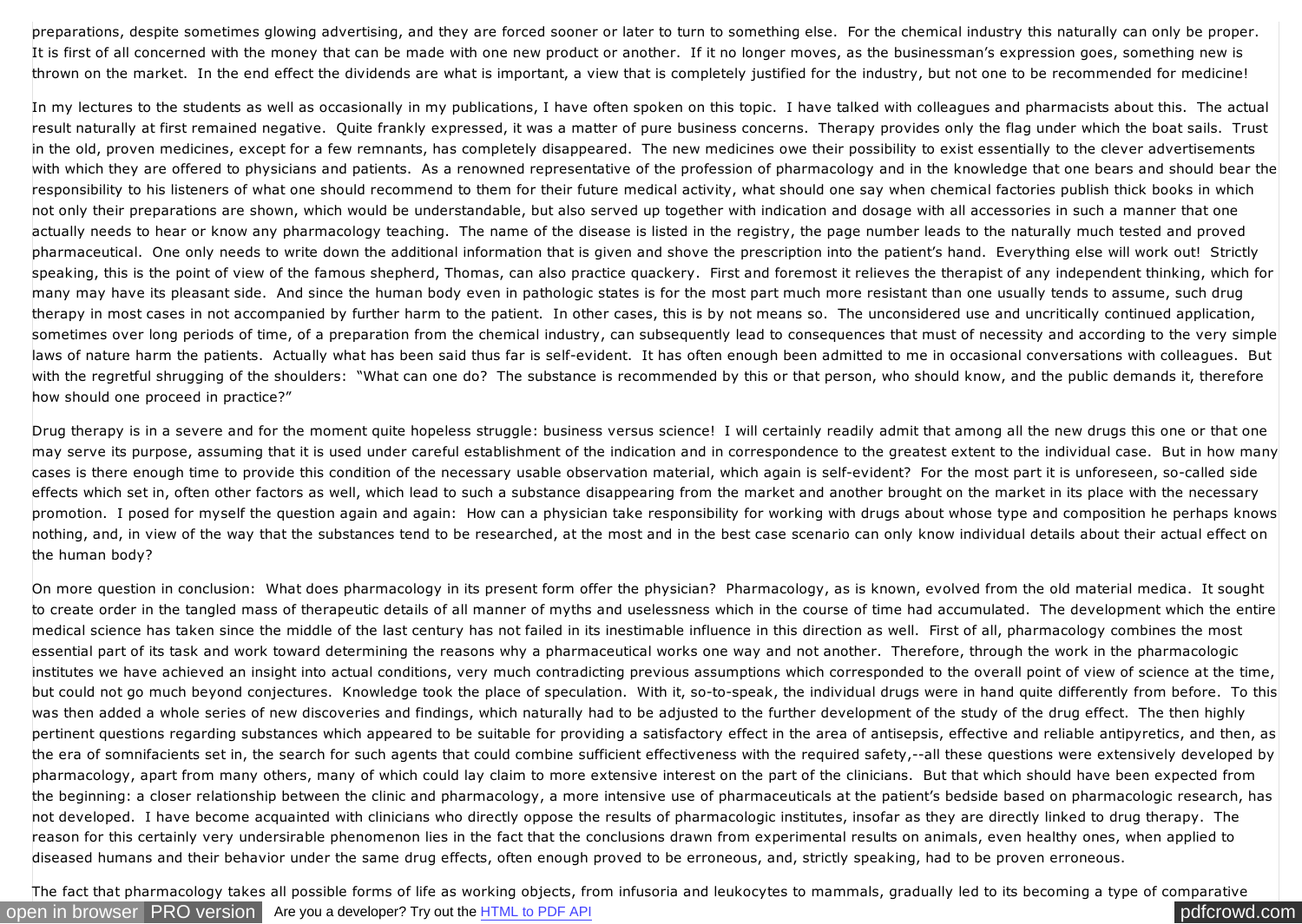toxicology. In any event, the clinic could not and cannot do anything with it. It its further development pharmacology then became more and more of an appendix to physiology. It essentially works with the methods of the latter; the animal experiment has become the decisive thing. I was once told by a younger, more energetic colleague that the effectiveness of a pharmaceutical is only actually scientifically present and can be regarded as substantiated if the animal experiment has spoken its last decisive work. Then, in accordance with the developmental path of this colleague, I may assume that he is not the only person who holds this view, and that he thereby did not just express his own thoughts.

To be brief, today, the immense quantity of all kinds of effective and ineffective substances which the old material medica still dragged along with it has been replaced by a not much smaller quantity of experimental studies. Frankly, their results have not brought the benefit to the clinic that one certainly might have expected. Here, naturally, I am excluding the abundance of hypnotics, antipyretics, remedies for nervous diseases, tonics, and other things. As I have already pointed out, in the end they all serve only to combat a single symptom and have little enough to do with the actual disease, from which they always seek to eliminate only a certain sequela or secondary condition. The further consequence, however, has been that, despite all work in the pharmacologic laboratories and working chambers, the knowledge of the special pharmaceutic effect in individual detail has increasingly disappeared. I have often enough heard it in my life, both from students as well as especially from physicians, that they actually have never understood what all the marvelous information on the influence of certain substances on the frog and dog esophagus, the frog heart, the organs of rabbits, guinea pigs, dogs, and cats in general, was supposed to teach them. In practice they could not do much with what they had learned. Our present-day clinicians, however, have also attended these same pharmacology lectures at one time and had to assimilate its experience. The consequence of this must naturally have been that for their part they became less and less able to offer their listeners what was still taught in the clinics fifty years ago and on which the practical activity of the earlier physicians in the field of drug therapy had rested. Or have all only erred throughout their entire long lives? Following contemporary views and modes of speech, has their science, which in everything else is exact, only shown random successes in the area of drug therapy? Let's be quite frank: What actual real value, for example, has the vast sum of experimental work on digitalis shown for the treatment of heart diseases? Hecatombs of frogs have been treated with it, the most diverse theories have been posited of how the digitalis effect should effect the frog heart. Has anything in particular changed as a result in its use at the patient's bedside? Perhaps the external form of its use could have become more expedient, thanks to the help of chemical technology. But this is all. On the other hand, a large number of agents long known to be effective and usable at the bedside have today been completely forgotten. To adequately explain their mode of action with certainty just with the aid of animal experiments alone would not succeed. Thereby they have become lost for medical practice. Where should the student learn about them? But the suffering humanity bears the damage from this. What help is a theory of the effect of one drug or another artificially constructed with all aids of the most modern research and viewpoints, if in practice it either totally fails or in the last analysis only provides confirmation of what has already been known in practice for a long time? The great danger lying therein is that theoretical research will be given preference over practical experience, indeed dismissing the latter as quite meaning less, has been recognized by insightful physicians for centuries. I need only recall the words of Paracelsus, a man who stands as great as a physician as he does a thinker, that the theory should emerge from practice, not the other way around! If experience shows and has shown that a certain pharmaceutical is itself effective in a certain area, it should not then simply be thrown into the storeroom, because the theoretical consideration and research fail with respect to the ultimate mode of its action.

If students and physicians are actually to derive a benefit from pharmacology, they must pursue other ways than they have chosen thus far. They must not regard the animal experiment, which in and of itself certainly cannot be completely dispensed with, as the last criterion for the value or lack of value of a pharmaceutical. Their main task should be to find the value of the individual pharmaceuticals for the practice from the overabundant data offered by the old and new literature, to present the result to the young learning physicians and to stimulate these to use what has been presented to them at the patient's bedside. It is all self-understood, without any kind of damage and impairment to work in the laboratory, whose area is indeed so endlessly vast. In this manner pharmacology will become a useful and actually utilizable aid to the clinician. One cannot expect him to devote his time to researching older and newer pharmaceutical literature, only for the purpose of informing himself more thoroughly on the use of a particular drug. A not insignificant part of the activity of the pharmacologist comes into play here. Its result must be for the benefit of the clinician and thereby also for the general practitioner.

Herewith I have offered my readers the briefly summarized result of work and thought processes which look back over a period of forty years. The study and teaching of pharmacology has been my life purpose. If I had to start over again today from the beginning, I would take the same path without further consideration and continue to follow it, even though seen from the outside this path thus far may have shown little visible success. A single clinician has thus far regarded it as important enough to explore the path that I have taken alone for long years on the basis of Arndt's fundamental law of biology in the recognition of its fundamental importance for therapy: the Berlin surgeon August Bier. Thereby the first breach is laid in the wall of disregard and in places even direct distortion of what I wanted. Perhaps in the changes of time sooner or later an internist will take a closer interest in my work, which has only had the purpose of serving medical science and thereby also, insofar as possible, medical practice, regardless of whether it enjoyed the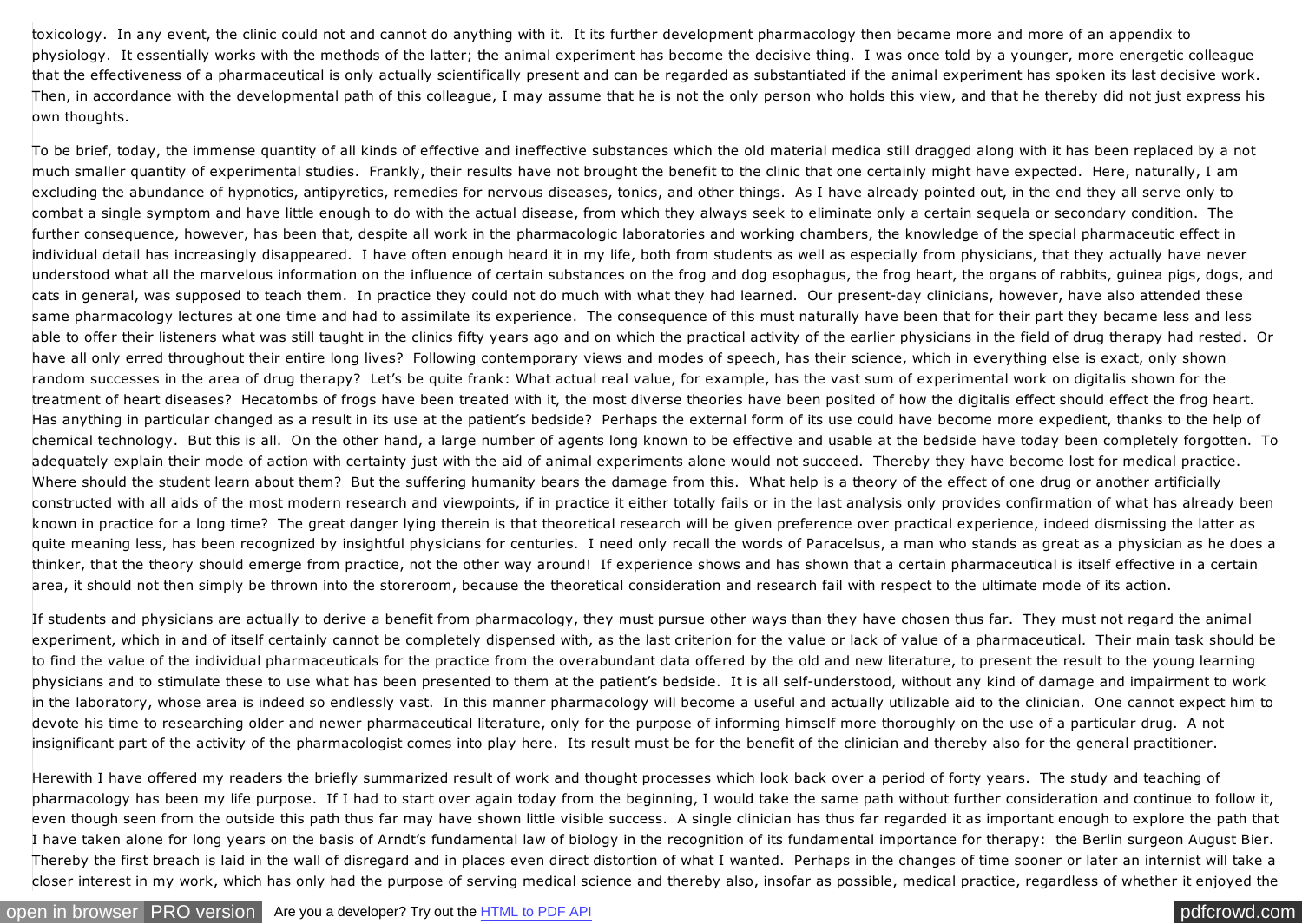approval and understanding of renowned and unrenowned critics or not.

The dependency relationship between metabolism and body temperature in amphibians.

Pfluegers Archiv; 14. (Ger).

Recognition of oxidation of fats. Pfluegers Arch; 15. (Ger).

Studies of arsenic compounds. Arch Exp Path Pharm; 11. (Ger).

Arsenic poison effects seen from a chemical standpoint. Arch Exp Path Pharm; 11. (Ger).

Experimental contribution to the understanding of arsenic effect. C entralbl Med Wiss 1879;(2). (Ger).

The chemical cause of the toxicity of arsenic. Ber Dtsch Chem Ges; 12. (Ger).

Eucalyptus oil, a non-toxic surrogate for carbolic acid. C entralbl Chir 1880; (4). (Ger).

Further contribution to the theory of arsenic action. Arch Exp Path Pharm; 13. (Ger).

Some effects of hydrochloric acid oxalethyline. Arch Exp Path Pharm; 13. (Ger).

Third report on the theory of arsenic action. Arch Exp Path Pharm; 14. (Ger).

The parallelism of the mode of action in coniine and curare as well as their clinical importance. Z Klin Med; 3. (Ger).

Fourth report on the theory of arsenic action. Arch Exp Path Pharm; 15. (Ger).

Simple apparatus for determination of the physiologic reaction time. Mitt Naturwiss Ver Neuvorpommern Rugen 1891; 23. (Ger).

The effect and use of Colombo tincture. Ther Monatsh 1892; (2). (Ger).

Treatment of chlorosis with sulfur. Berl Klin Wochenschr 1892; (13). (Ger).

Oxygen compounds of arsenic under the influence of protoplasm. Dtsch Med Wochenschr 1892; (20). (Ger).

Chronic ozone intoxication. Arch Exp Path Pharm; 24. (Ger).

The sulfur content of human and animal tissue. Pfluegers Arch; 54. (Ger).

A method for determining total urinary sulfur. Pfluegers Arch; 57. (Ger).

The sulfur content of human and animal tissue. Pfluegers Arch; 56. (Ger).

Sulfur and sulfur baths. Dtsch Med Z 1896; (36). (Ger).

The effect of colchicum. Wien Med Presse 1897; (31). (Ger).

Experimental studies on so-called neural analysis. Mitt Naturwiss Ver neuvorpommern Rugen 1898; 30. (Ger).

The fundamental laws of medicinal organ therapy and its significance for the practice. Dtsch med Wochenschr 1899; (14). (Ger).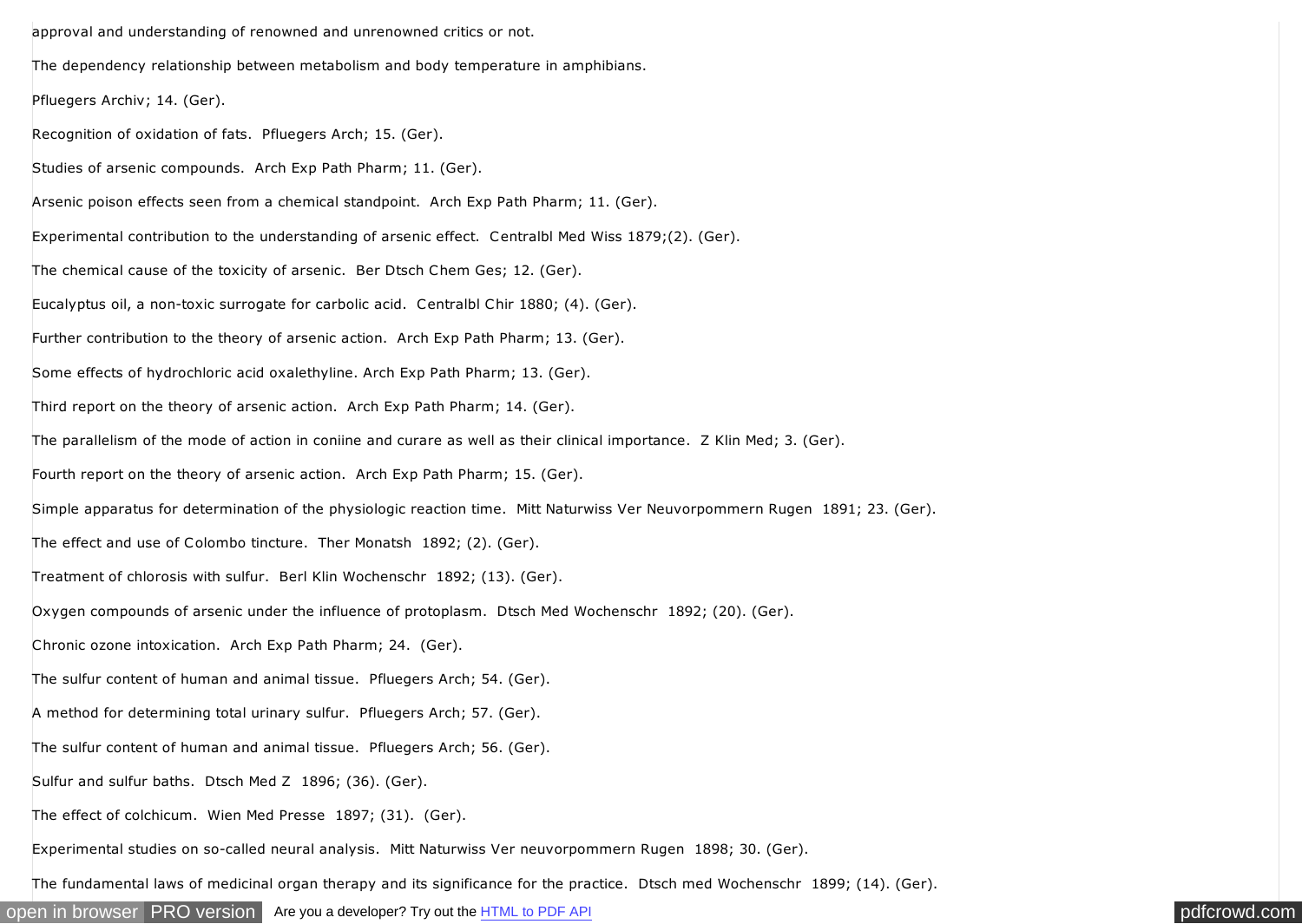Drug treatment in tuberculosis. Ibid; (21). (Ger). Recognition of terpentine oil effect. Muench Med Wochenschr 1900; (28). (Ger). Historical notes on organ and immunization therapy. Dtsch Med Wochenschr 1900; (23). (Ger). History of the treatment of intestinal ileus with belladonna preparations. Muench med Wochenschr 1901; (33). (Ger). The silicic acid content of human and animal tissue. Pfluegers Arch; 84. (Ger). Some remarks about silicic acid. Muench Med Wochenschr 1902; (11). (Ger). Further reports on the silicic acid content of human and animal tissue, especially of Wharton's jellyfish. Pfluegers Arch; 89. (Ger). Limits of drug effect. Aertzl Rundschau 1902; (13). (Ger). Physiology and pharmacodynamics of silicic acid. Dtsch Med Wochenschr 1903; (38). (Ger). Drug testing on the healthy human subject. Dtsch Med Wochenschr 1906; (31). (Ger). An apparatus for graphic presentation of the digestive processes. Pfluegers Arch; 120. (Ger). The historical development of pharmacotherapy. Dtsch Med Wochenschr 1909; (2). (Ger). The silicic acid content of Wharton's jellyfish. Pfluegers Arch; 131. (Ger). Does silicic acid have balneotherapeutic importance? Med Klin 1911; (19). (Ger). The quantitative excretion of silicic acid by the human urine. Pfluegers Arch; 144. (Ger). The silicic acid content of the human umbilicus. Ibid. (Ger). The silicic acid content of the human thyroid gland. Biochem Z; 46. (Ger). The passage of silicic acid into milk in sterilization of glass bottles. Muench Med Wochenschr 1912; (20). (Ger). The influence of santonic acid sodium on the capability of differentiating between light and dark in the same color. Pfluegers Arch; 152, 154. (Ger). Influence of santonin and digitalis on the color sensitivity of the human eye. Dtsch Med Wochenschr 1914; (20). (Ger). The influence of digitalis on the color sensitivity for green and red. Pfluegers Arch; 166. (Ger). The silicic acid content of the human salivary gland. Biochem Z; 120. (Ger). The influence of alcohol on color vision. Pfluegers Arch; 164. (Ger). The influence of digitalis and its botanically or effect-related plants on the color sensitivity of the human eye. Pfluegers Arch; 163. (Ger).

The influence of alcohol and caffeine-containing beverages on red and green vision. Pfluegers Arch; 166. (Ger).

Can a small quantity of alcohol taken in the form of beer influence the perception of a brief signal? Pfluegers Arch; 168. (Ger).

[open in browser](http://pdfcrowd.com/redirect/?url=http%3a%2f%2fdose-response.org%2flow-dose%2fscientists%2fschulz%2fschulzpaper.htm&id=ma-140602162830-948cbb0b) [PRO version](http://pdfcrowd.com/customize/) Are you a developer? Try out th[e HTML to PDF API](http://pdfcrowd.com/html-to-pdf-api/?ref=pdf) compared and the comparison of the HTML to PDF API comparison of the comparison of the comparison of the comparison of the comparison of the comp